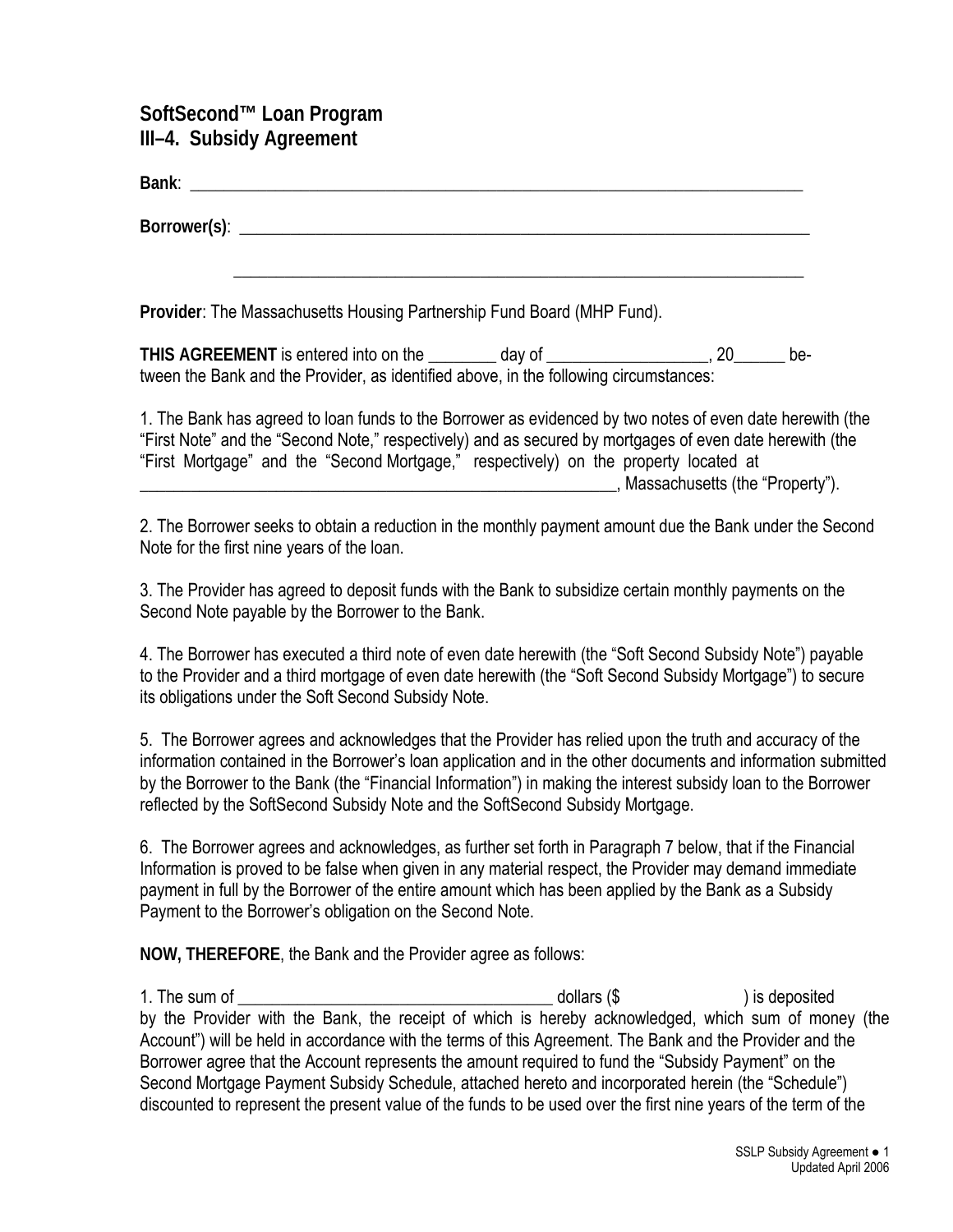Second Note.

2. The Bank will apply the funds from the Account each month to enable the Borrower to reduce its payments under the Second Note by the amount specified as "Subsidy Payment" on the Schedule.

3. Notwithstanding the payment provisions contained in the Second Note, the Borrower shall, during the term of this Agreement, make the payment shown as "Borrower Payment" on the Schedule, for the corresponding payments.

4. The Bank will apply the monthly Subsidy Payment to the Borrower's obligation only upon receipt of the Borrower's monthly payment.

5. This Agreement shall not affect the Borrower's obligation to pay the Bank any monthly escrow payments for insurance, taxes or similar charges, or the amount thereof, pursuant to the First Note and First Mortgage and the Second Note and Second Mortgage.

6. If the Bank's interest in the Second Note is assigned or sold, the Bank may, at its option, (1) retain the Account and apply the payment monthly as provided herein, or (2) assign the Account to the subsequent holder of the Second Note; provided however that any such assignment shall not further modify the payment amounts provided in this Agreement, and provided further that any such assignee of the Account agrees to execute such additional documents as may be required by the Provider.

7. In the event that the Borrower sells the Property before the fifth anniversary of the loan, unless the Borrower is given a written waiver by the Provider, the Borrower shall repay the Provider the entire amount which has been applied by the Bank as Subsidy Payment to the Borrower's obligation on the Second Note, as specified in the Schedule. In no event, however, shall this amount, when combined with the total amount of debt secured by the First Mortgage and the Second Mortgage, cause the secured debt on the Property to exceed then applicable Fannie Mae loan to value requirements. Under current requirements, the total secured debt on the Property cannot exceed 97% of the value of the Property. In the event that the Borrower sells the Property after the fifth anniversary of the loan, the Borrower shall repay the Provider the lesser of 1) the amount of Subsidy Payment that has been applied to the Borrower's obligation on the Second Note or 2) twenty (20%) percent of the net appreciation realized from the sale or transfer of the Property or 3) the applicable amount under number 1 or 2 above, as adjusted, if necessary, to reflect Fannie Mae requirements. For purposes of this Soft Second Subsidy Agreement, the phrase "net appreciation" shall refer to the positive difference between the resale price and the purchase price of the Property (less appraisal costs and broker's fees), based on good faith, arm's length transactions. In the event that twenty (20%) percent of the net appreciation is not greater than the amount of Subsidy Payment that has been applied to the Borrower's obligation on the Second Note as stated above, the Borrower must provide to the Provider, at the Borrower's cost, a professional real estate appraisal to support the resale price. The Provider, reserves the right to base the calculation of net appreciation for purposes of this paragraph on the appraised value.

(a) In the event that information pertaining to the Borrower's income, household size and household income, assets and liabilities contained in the loan application or otherwise, and/or any other information furnished by the Borrower the Bank reflecting the Borrower's financial condition, is proved to be false in any material respect when given, the Provider may make demand upon the Borrower for the immediate payment in full to the Provider of the entire amount which has been applied by the Bank as a Subsidy Payment to the Borrower's obligation on the Second Note. Additionally, the Provider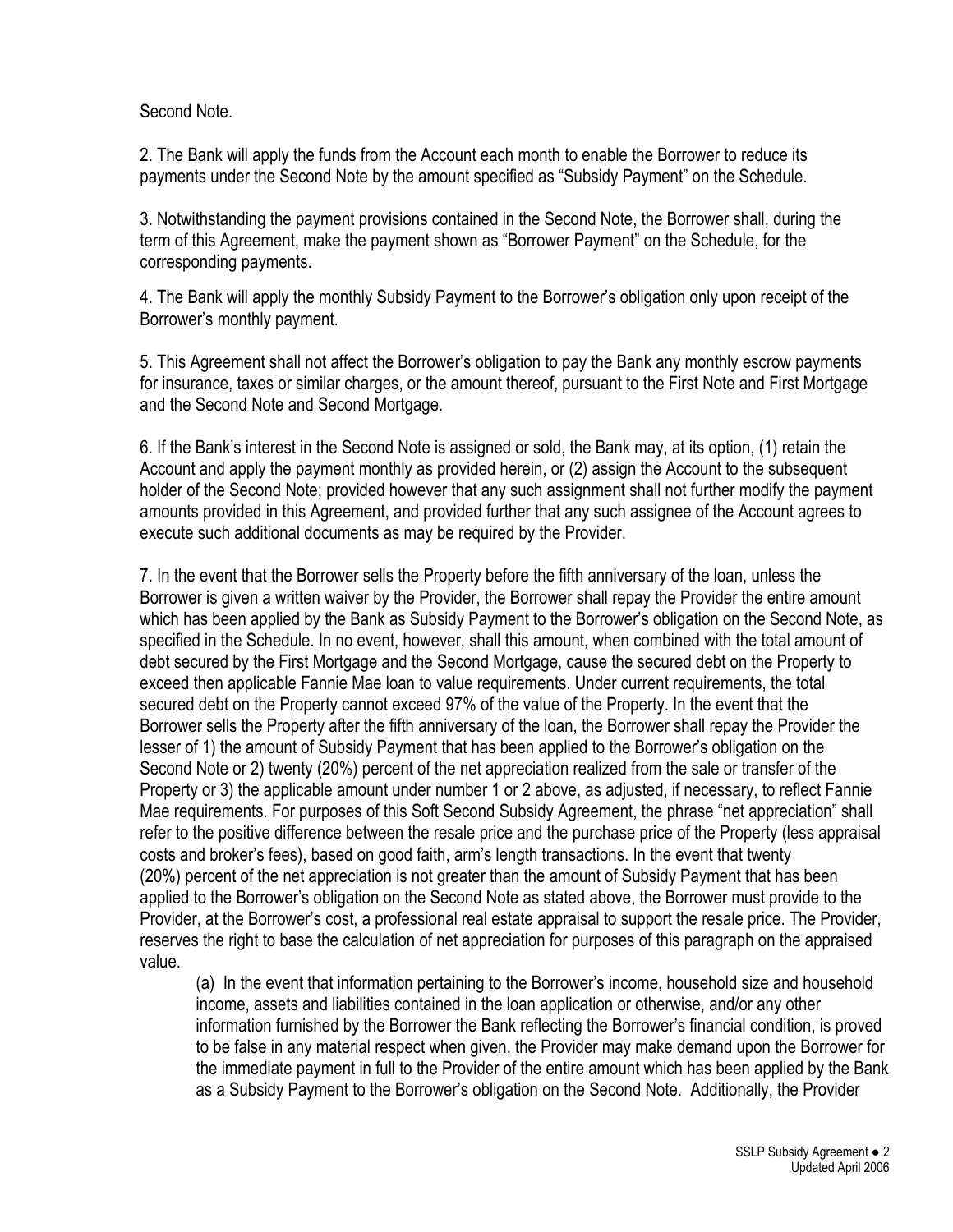may exercise its rights under the Soft Second Subsidy Mortgage to collect such obligations, including, without limitations, an act to foreclose on said Mortgage.

8. This Agreement will be terminated and the Bank and the Provider released from their obligations under it upon the occurrence of any of the following events:

(a) The payment by the Borrower of all of the Borrower's payments on the Second Note contemplated by the Schedule;

(b) The Second Note being prepaid in full prior to the final payment contemplated hereunder, in which case the balance of the Account, if any, will be paid to the Provider by the Bank. For purposes of this Agreement, the phrase "the balance of the Account" shall refer to the amount of funds, if any, actually deposited by the Provider with the Bank not applied by the Bank to the Subsidy Payments on the Schedule;

 (c) The foreclosure sale of the Second Mortgage, or deed in lieu of foreclosure, in which case the balance of the Account, if any, will be paid to the Provider by the Bank;

(d) The sale or transfer of the Property by the Borrower, in which case the balance of the Account, if any, will be paid to the Provider by the Bank;

(e) The foreclosure sale of the Subsidy Mortgage, in which case the balance of the Account, if any, will be paid to the Provider by the Bank.

9. The Borrower's obligations under the Second Note and Second Mortgage, the Soft Second Subsidy Note and Soft Second Subsidy Mortgage, and under this Agreement may not be transferred, assigned, or assumed without the written consent of the Bank and the Provider. If the Property is sold or transferred and the Second Note and Second Mortgage are assumed with the consent of the Bank, the balance of the Account, if any, will be paid to the Provider by the Bank, unless the Bank is directed in writing otherwise by the Provider.

10. Except as stated in the Soft Second Loan Program Agreement there are no other terms, agreements or understandings, expressed or implied, concerning the Account.

11. This Agreement shall be binding on and inure to the benefit of the heirs, successors and assigns of the parties to this Agreement.

12. This Agreement shall be governed by the law of the Commonwealth of Massachusetts. In case any one or more of the provisions in this Agreement are invalid, illegal or unforceable, the validity, legality, and enforceability of the remaining provisions shall not be affected thereby.

13. Any notice required under this Agreement shall be delivered or mailed, certified mail, to the Provider at the Massachusetts Housing Partnership Fund, 160 Federal Street, 2nd floor, Boston, MA 02110, to the Bank at the Borrower at the address of the Property.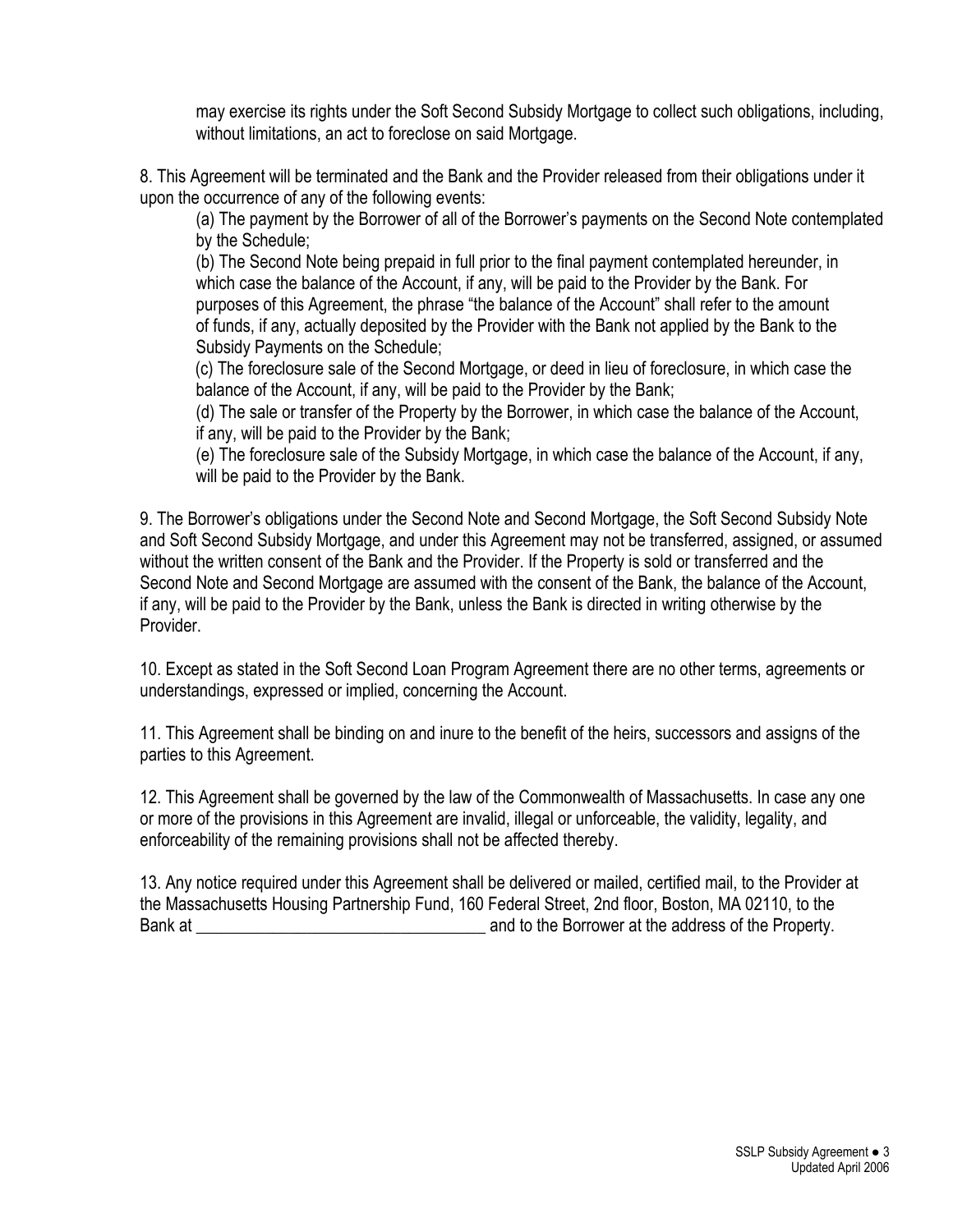14. This Agreement may be amended only by a written instrument executed by all of the parties hereto.

BY: BY:

BANK: PROVIDER<br>BY: PROVIDER

Name

\_\_\_\_\_\_\_\_\_\_\_\_\_\_\_\_\_\_\_\_\_\_\_\_\_\_\_\_\_ \_\_\_\_\_\_\_\_\_\_\_\_\_\_\_\_\_\_\_\_\_\_\_\_\_\_\_\_

Its: \_\_\_\_\_\_\_\_\_\_\_\_\_\_\_\_\_\_\_\_\_\_\_\_\_\_\_ Its: \_\_\_\_\_\_\_\_\_\_\_\_\_\_\_\_\_\_\_\_\_\_\_\_\_\_\_

Acknowledged by: BORROWER: BY:

Name

 $Its: ____________$ 

 $\mathcal{L}=\{1,2,3,4,5\}$